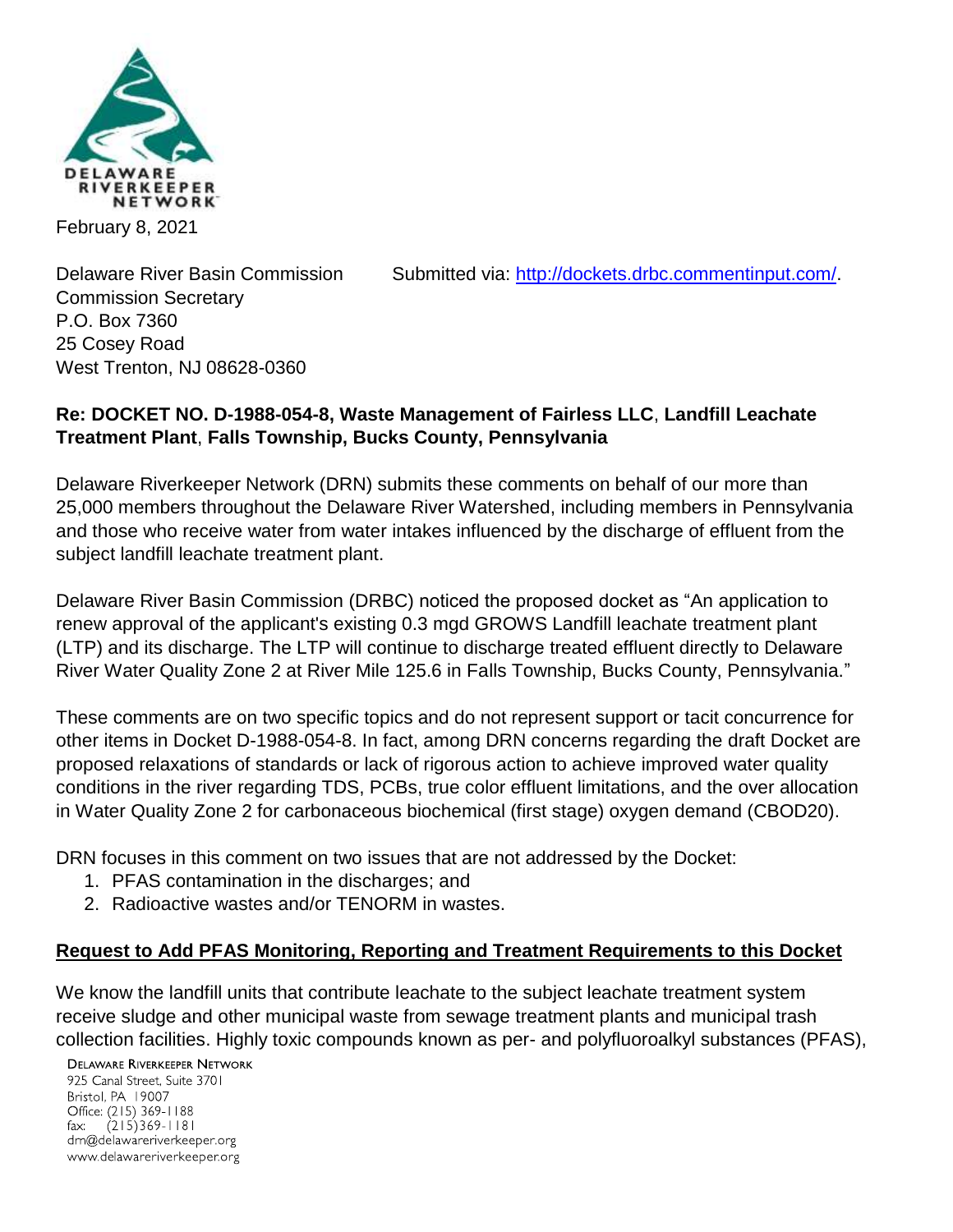including specific Perfluorinated Compounds (PFC) Perfluorooctanoic Acid (PFOA) and perfluorooctane sulfonate (PFOS), have been found at extremely high levels in drinking water, groundwater wells and in surface water in New Jersey, Pennsylvania and other states. These regions may send sewage treatment facility sludge or other PFAS-contaminated materials to the landfill units. In addition to sewage sludge, contaminated cartridges, soil and other waste from PFAS treatment and handling has been identified as a disposal problem that could add to the load of PFAS-contaminated waste at landfills. (See: [https://www.theintell.com/news/20190802/waste](https://www.theintell.com/news/20190802/waste-containing-pfas-chemicals-poses-conundrums)[containing-pfas-chemicals-poses-conundrums\)](https://www.theintell.com/news/20190802/waste-containing-pfas-chemicals-poses-conundrums) If these contaminants are disposed in these landfill units, they could make their way into the leachate collected for discharge through the leachate treatment system.

Delaware Riverkeeper Network advocates that a suite of PFAS compounds, specifically including PFOA and PFOS, be added to the permit requirements under this DRBC Docket with effluent limitations, monitoring and reporting requirements. Sampling could be done to find which PFAS compounds are present and the permit parameters designed around those that are present. Since PFOA and PFOS are the most prevalently found in Bucks and Montgomery Counties and other sources of landfill materials that are accepted at the landfill, including water and wastewater treatment plant sludge, residuals, and other waste containing PFAS compounds, the suite should definitely include these compounds in addition to others identified through sampling of the incoming waste.

The landfill units that contribute leachate to the leachate treatment system are listed in the Docket as Tullytown Resource Recovery Facility (TRRF), GROWS, GROWS North and Fairless Landfills. It is also stated that some of the leachate is pumped up to the Municipal Authority of the Borough of Morrisville (MBMA) wastewater treatment plant for disposal through that system, which also discharges to the main stem Delaware River upriver from these landfill sites (there is a separate Docket for the Morrisville Treatment Plant). The Docket also states, "Non-hazardous waste sludges that are approved by PADEP are disposed of at the landfills. Some of this waste stream originates from municipalities that are located outside of the Delaware River Basin." This is essentially a wild card that could mean that high concentrations of PFAS are being accepted at these landfill units but the concentrations and totals are unknown.

Scientific papers and reports are available that identify some of the known contaminants in sludge. A study published in 2011 analyzed perfluorinated chemicals (PFCs) in land-applied biosolids coming from a sewage treatment plant in Decatur, Alabama. Local farmers had applied it to agricultural fields in Lawrence, Morgan, and Limestone counties in Alabama. (Lindstrom, A.B. Strynar, M.J., Delinsky, A.D., Nakayama, S.F., McMillan, L., Lieblo, E.L., Neill, M., & Thomas, L. (2011), "Application of WWTP Biosolids and Resulting Perfluorinated Compound Contamination of Surface and Well Water in Decatur, Alabama, USA. *Environ. Sci. Technol.*, 2011", 45 (19), pp 8015–8021. Retrieved from [https://pubs.acs.org/doi/abs/10.1021/es1039425\)](https://pubs.acs.org/doi/abs/10.1021/es1039425)

Another study in Wisconsin issued in January 2019 has found that PFAS compounds can escape from treatment plants through the processed wastewater that is deposited into public waters and the treated sludge spread onto farm fields or otherwise disposed. Modern sewage treatment processes eliminate many hazards, but PFAS compounds are not rendered harmless by those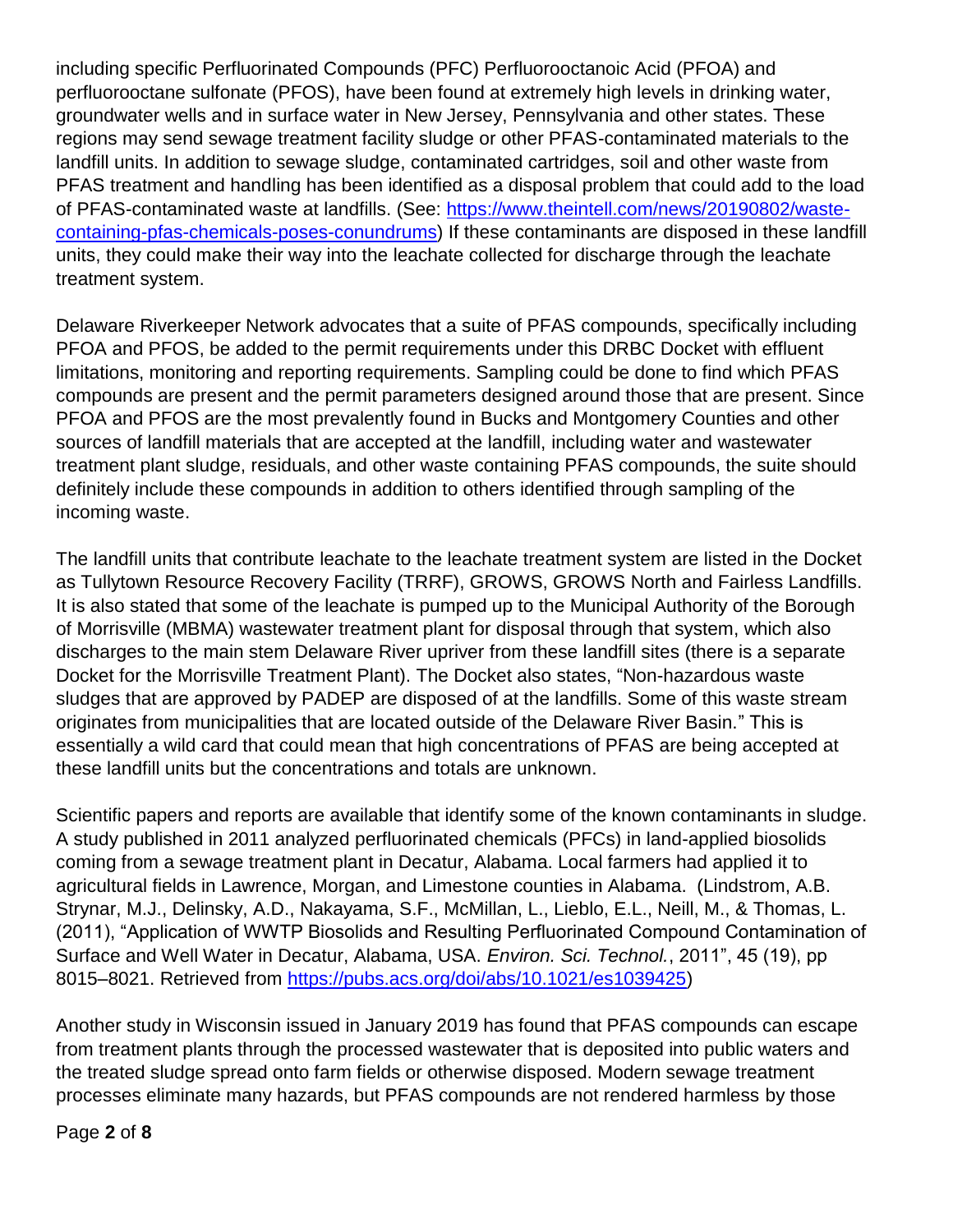processes. Retrieved from [https://madison.com/wsj/news/local/govt-and-politics/wisconsin-case](https://madison.com/wsj/news/local/govt-and-politics/wisconsin-case-shows-how-sewage-plants-spread-unregulated-toxins-across/article_e9e50bb6-85b8-5377-95ab-736541129386.html)[shows-how-sewage-plants-spread-unregulated-toxins-across/article\\_e9e50bb6-85b8-5377-95ab-](https://madison.com/wsj/news/local/govt-and-politics/wisconsin-case-shows-how-sewage-plants-spread-unregulated-toxins-across/article_e9e50bb6-85b8-5377-95ab-736541129386.html)[736541129386.html\)](https://madison.com/wsj/news/local/govt-and-politics/wisconsin-case-shows-how-sewage-plants-spread-unregulated-toxins-across/article_e9e50bb6-85b8-5377-95ab-736541129386.html). The problem is that these sludges containing PFAS may also be disposed of in these landfill units but are going undetected and uncontrolled.

Other solids that contain PFAS also can make their way into these landfill units. For instance, considering that PFAS-contaminated soils are currently being cleaned up from sites under remediation in the region, these highly contaminated soils could be coming into these landfill units; PFAS could be building up in the landfill leachate from these sources. Because PFAS is not currently regulated in Pennsylvania as a hazardous waste, these soils would not be flagged for the hazardous treatment system at the landfill, are not being tracked or sampled for, and could be mixed in with non-hazardous waste, leaching into the leachate collection system. In other words, PFAS could be slipping between the cracks, untreated, spreading these highly toxic compounds into the river and the environment, compounding the breadth of PFAS contamination.

Another scientific report examined PFAS contaminants in landfill and wastewater leachates and in wastewater treatment. Issued by the Michigan PFAS Science Advisory Board, the report found:

"When PFAS-containing products reach the end of their usefulness, the remainder commonly ends up in landfills, where constituents may leach from the landfill. The leachate from such point sources may be treated on-site or at a wastewater treatment plant, but the effectiveness of these processes in reducing PFAS levels or sequestering them remains in doubt (Benskin et al. 2012)." Page 24

Preferential accumulation of longer chain PFAS into biosolids has been reported (Sinclair and Kannan 2006), but PFAS are often released in wastewater treatment plant discharges. Levels of one PFAS compound (PFOA) discharged into effluent waters by six wastewater treatment plants in New York were on the order of 100 ppt, comparable to the 70 ppt EPA advisory level (Sinclair and Kannan 2006). Page 25

("Scientific Evidence and Recommendations for Managing PFAS Contamination in Michigan", Michigan PFAS Science Advisory Panel, Report developed for the Michigan PFAS Action Response Team (MPART), Lansing, MI, December 7, 2018.)

PFOA and PFOS have been found above the Environmental Protection Agency's health advisory levels of 70 ppt in public wells in Bucks and Montgomery Counties. These counties are where three military facilities are located that released PFAS-laden firefighting foams from the bases into the environment for decades. Water samples from these counties were among the ten highest sampling results for PFAS in the nation in the EPA-required sampling done between 2013 and 2015. [\(https://www.epa.gov/sites/production/files/2015-09/ucmr-3-occurrence-data.zip\)](https://www.epa.gov/sites/production/files/2015-09/ucmr-3-occurrence-data.zip) Sampling done since then has shown a much wider contamination across Pennsylvania, including in southeastern Pennsylvania which may send sludge and other PFAS waste to the subject landfill units. Between 70,000 and 100,000 residents and at least two dozen communities in Bucks and Montgomery Counties have discovered their water was contaminated by PFAS, the most prevalent being PFOA and PFOS.

Page **3** of **8**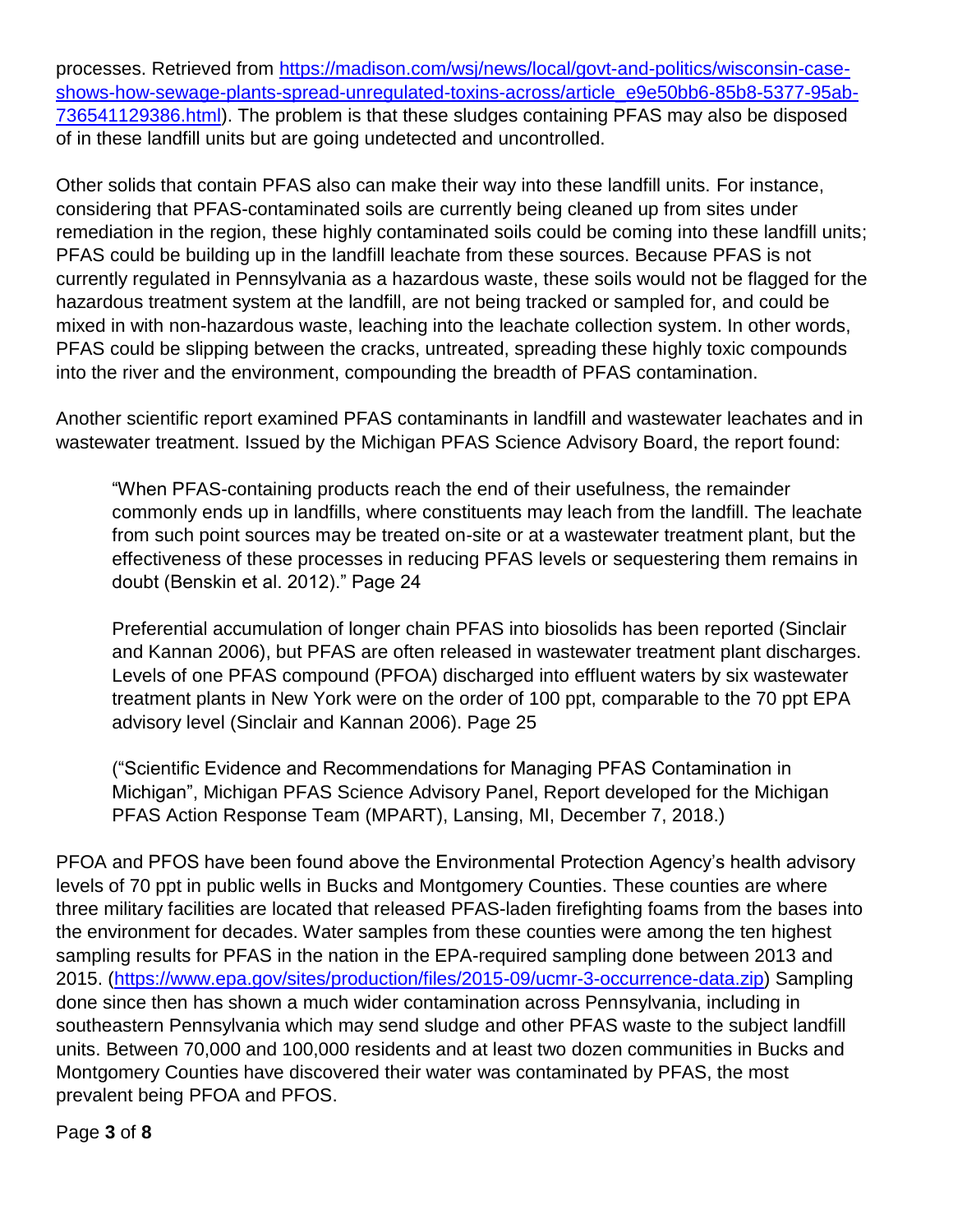In a recent blood study discussed by the PA Department of Health in December, people who live around the military bases in Bucks and Montgomery Counties were found to have elevated levels of PFOA, PFOS, Perfluorohexanesulfonic acid (PFHxS) and perfluorononanoic acid (PFNA). Additionally, sewage sludge and PFAS waste imported to the subject landfill units may also originate in New Jersey, which has among the greatest levels of PFAS contamination of any state (most prevalent are PFOA, PFOS, and PFNA). (Post GB, et al, "Occurrence of perfluorinated compounds in raw water from New Jersey public drinking water systems", 2013, retrieved from [https://www.ncbi.nlm.nih.gov/pubmed/24187954\)](https://www.ncbi.nlm.nih.gov/pubmed/24187954).

These chemicals pose severe threats to human health and the environment. The scientific literature and the data gleaned from health studies show that PFAS are linked to serious disease, including cancers, and detrimental human health conditions. Fetuses, infants, and children are the most vulnerable populations due to negative developmental impacts, which also affects pregnant women, women of childbearing age and women who are breastfeeding. Chief among the bodies of data and findings available for PFOA are those from the court-ordered C8 Health Panel and the C8 Health Project in West Virginia, related to the DuPont facility there. Among the conclusions of this multi-year study of human subjects, their blood and scientific reports, it was found that PFOA is correlated with Kidney Cancer, Testicular Cancer, Thyroid Disease, High Cholesterol, Pregnancy-Induced Hypertension/Preeclampsia, and Ulcerative Colitis. [\(http://www.c8sciencepanel.org/newsletter10.html\)](http://www.c8sciencepanel.org/newsletter10.html) In other published studies, probable links were found to decreased birth weight and decreased response to vaccines. A report reviewing all of the studies on low birth weight concluded that PFOA does reduce human birth weight.

[\(http://www.ncbi.nlm.nih.gov/pmc/articles/PMC4181929/pdf/ehp.1307893.pdf\)](http://www.ncbi.nlm.nih.gov/pmc/articles/PMC4181929/pdf/ehp.1307893.pdf)

PFAS do not break down in the environment (dubbed "forever chemicals"), are ubiquitous throughout the planet, and, when ingested, build up in people's blood, increasing the risk of developing adverse health effects. To protect public health and fish, fishlife and benthic life it is essential that permitting for this landfill leachate treatment plant discharge require sampling, long term monitoring, and treatment for PFAS and that discharge limits be established to prevent its release to the Delaware River.

# **Request to Add Radioactive Materials Radium-226 and Radium-228 Monitoring, Reporting and Treatment Requirements to this Docket**

Radium is known to be contained in landfill leachate in Pennsylvania. It is also known to be contained in sewage sludge, which is part of the waste stream at the landfill units included in this Docket. Another known source of radioactive materials is in waste solids produced by oil and gas drilling, which include cuttings and other solids. According to a report from PA Department of Environmental Protection (PADEP), Technically Enhanced Naturally Occurring Radioactive Materials or "TENORM" was in waste that was accepted at Tullytown Landfill and GROWS North Landfill in the past. (See

[https://www.delawareriverkeeper.org/sites/default/files/PADEP%20NORM%20Response%20%E2](https://www.delawareriverkeeper.org/sites/default/files/PADEP%20NORM%20Response%20%E2%80%93%20Landfills%202014.pdf) [%80%93%20Landfills%202014.pdf\)](https://www.delawareriverkeeper.org/sites/default/files/PADEP%20NORM%20Response%20%E2%80%93%20Landfills%202014.pdf) Despite the statement in the draft Docket that no gas drilling wastewater is accepted at GCSL, which DRN emphatically supports, it is possible that solids or

Page **4** of **8**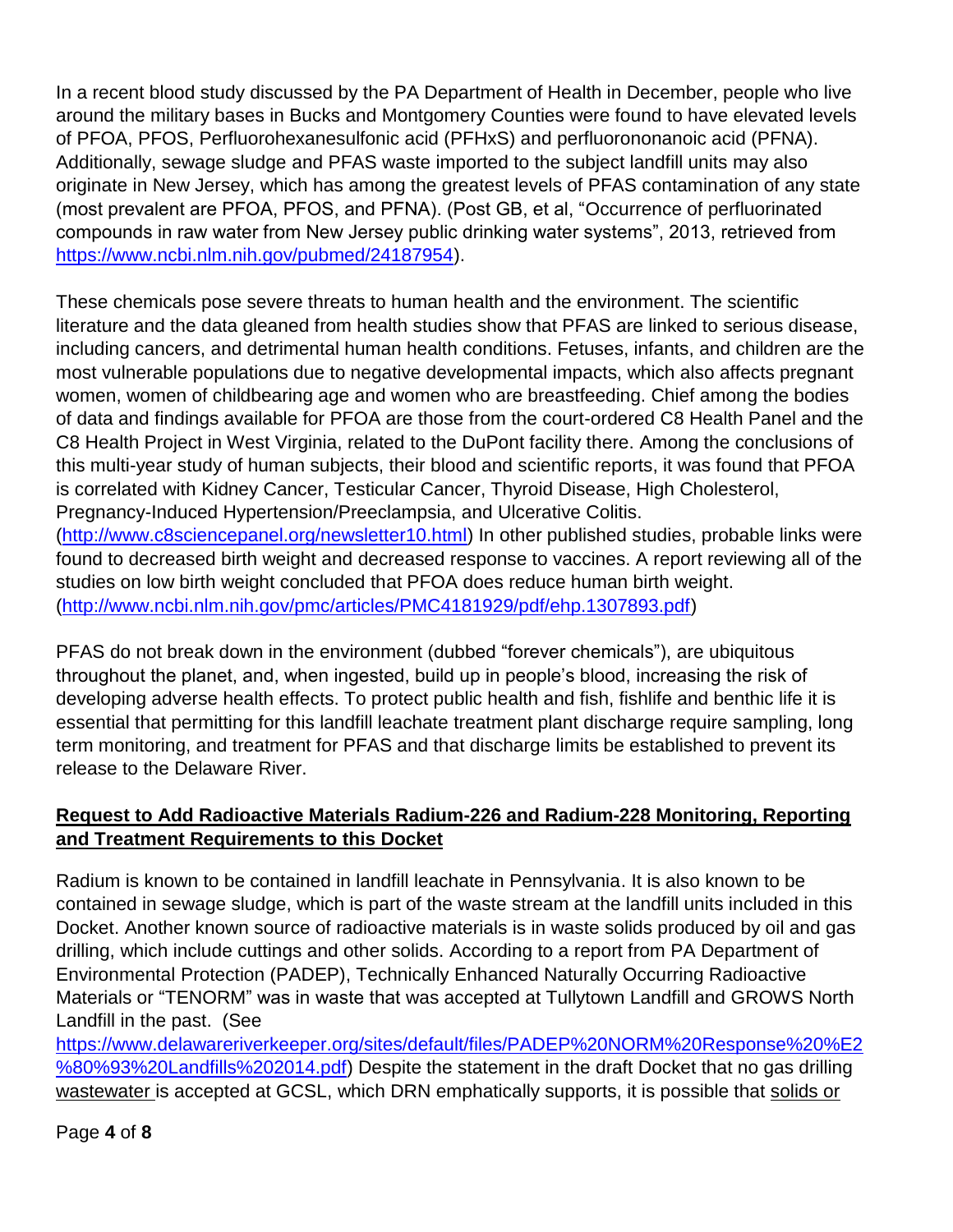sludge that inadvertently contain Technically Enhanced Naturally Occurring Radioactive Materials or "TENORM" (which contains radium-226 and radium-228) can be entering the landfill. As far as DRN is aware, there is no prohibition of cuttings or solids from gas well drilling at the subject landfill units or other landfills in Pennsylvania or within the Delaware River Basin. In fact, it is known that some solids and/or cuttings produced by gas drilling have been imported into the Delaware River Basin and brought to facilities for treatment. (See: "Three facilities in the Pennsylvania portion of the Delaware River Basin already accept waste from unconventional oil and gas wells in Pennsylvania, including Berks Transfer in Reading, Berks County; Republic Environmental Systems Inc. in Hatfield, Montgomery County; and Waste Recovery Solutions in Myerstown, Lebanon County", page 12 and "Although just a small fraction of the statewide O&G waste management picture, the waste accepted by facilities in the Delaware River Basin is significant, especially the more than 34,000 tons of drill cuttings disposed of at the Republic Environmental Systems facility. With waste haulers being willing to drive as far a Michigan to dispose of some Pennsylvania's waste, the economic pressure of finding closer destinations is likely considerable", page 13 at [https://www.delawareriverkeeper.org/sites/default/files/FT-](https://www.delawareriverkeeper.org/sites/default/files/FT-WhitePaper-DRB-2018%20%28003%29.pdf)[WhitePaper-DRB-2018%20%28003%29.pdf\)](https://www.delawareriverkeeper.org/sites/default/files/FT-WhitePaper-DRB-2018%20%28003%29.pdf)

It is unknown if any of these TENORM-contaminated solids continue to make their way into landfill units included in this Docket today or if these could be accepted in the future but it is a real threat that must be addressed in the Docket. The radiation monitors employed at landfills in Pennsylvania do not detect all types of radioactive materials so cannot be completely relied upon to catch all radiation. Furthermore, it is reasonable that levels of radioactivity just below detectable levels can be brought into the landfill, accumulating over time to concentrations that result in the presence of radium-226 and radium-228 in the treated leachate. This is a likely explanation as to how TENORM accumulated to high levels in the PADEP-sampled leachate at landfills even though they employ radiation monitors on incoming waste. Because the Waste Management Leachate Treatment System is not required to monitor for or treat for these materials in the permit for the leachate treatment plant, these contaminants could slip through the cracks and enter the waterway.

Therefore, the potential for leachate to contain radioactive materials is present and requires investigation and action by DRBC to prevent its distribution through effluent discharge to the Delaware River. As discussed further below, there are other sources of radioactive materials in the waste stream such as sludge and hospital waste so no one source, such as TENORM, is the only possible source of radioactive materials at the subject landfill units, further supporting the addition of this parameter to the Docket.

The dangers associated with the distribution of radium into the environment and the human health and wildlife threats posed by exposure to radium are too great to ignore. Radium is a known cancer-causing substance and exposure to high levels of radium can lead to a higher risk of developing bone, liver and breast cancer (see: [https://www.dhss.delaware.gov/dhss/dph/files/radiumfaq.pdf\)](https://www.dhss.delaware.gov/dhss/dph/files/radiumfaq.pdf).

In PADEP's report on Technologically Enhanced Naturally Occurring Radioactive Materials ("the TENORM Report"), radium was detected in all landfill leachate samples gathered for the report by

Page **5** of **8**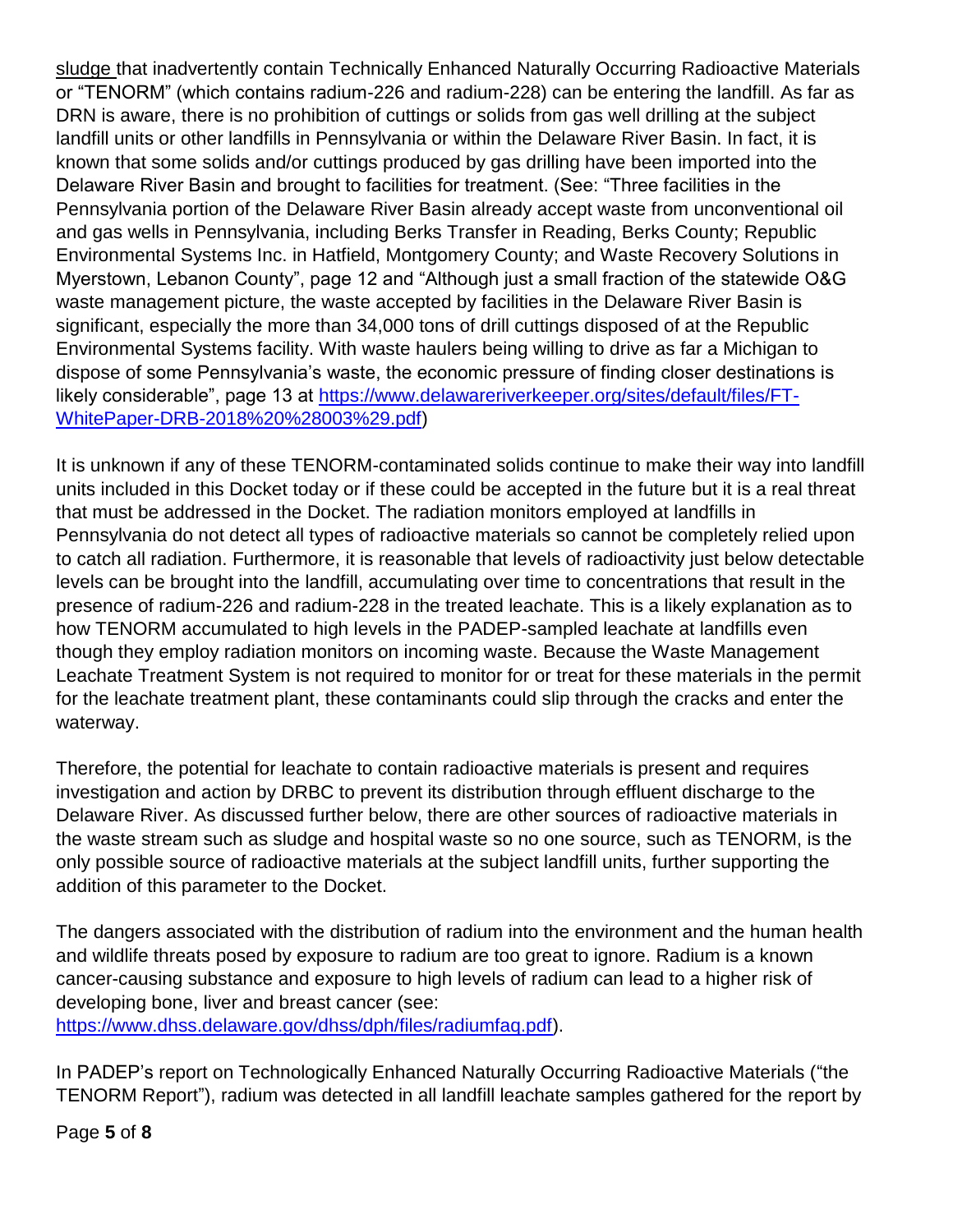PADEP's experts. Since radium-226 and radium-228 are not sampled for or removed by this leachate treatment system, these dangerous contaminants could be polluting the river. The long life of radium-226 (half-life of 1600 years) and the fact that it can build up in the receiving sediment below an effluent outfall, elevates the severity of this pollution legacy that has the potential to contaminate the environment and deliver harmful health effects from the present through to generations to come.

For PADEP's TENORM study, samples of leachate were collected from 51 landfills and analyzed using gamma spectroscopy for Ra-226 and Ra-228. Nine landfills were selected based on the volume O&G waste accepted. It is unknown if the GROWS landfill units were of those tested but DRBC could find out that information from PADEP. For the landfills that were tested, radium was detected above the MDC value in 34 of 51 samples. Sample results from the 42 unselected landfills showed Ra-226 results that ranged from 54.0 to 416 pCi/L with an average of 112 pCi/L. Radium-226 results from the nine selected landfills ranged from 85 pCi/L to 378 pCi/L with an average of 106 pCi/L. Radium-228 results ranged from 2.5 to 55.0 pCi/L with an average of 11.9 pCi/L in the 42 unselected landfills. Radium-228 results from the nine selected landfills ranged from 10.0 pCi/L to 1,100 pCi/L with an average of 139 pCi/L. (Pennsylvania Department of Environmental Protection's (PADEP) "Technologically Enhanced Naturally Occurring Radioactive Materials Study Report", January 2015, page 5-1).

From the above referenced report regarding landfill leachate:

### **5.2.1 Influent and Effluent Leachate**

Nine influent and seven effluent leachate samples were collected at the nine selected landfills. All nine landfills treat leachate onsite. The samples were analyzed using gamma spectroscopy. The results of the Ra-226, Ra-228, K-40, as well as gross  $\Box$  and gross  $\Box$ activity levels are presented in **Table 5-4** for effluent samples and in **Table 5-5** for influent samples. Radium was detected in all of the leachate samples. Radium-226 results ranged from 67.0 to 378 pCi/L with an average of 142 pCi/L for effluent samples. Radium-228 results ranged from 3.00 to 1,100 pCi/L with an average of 178.0 pCi/L for effluent samples. Radium-226 results ranged from 48.5 to 116 pCi/L with an average of 83.4 pCi/L for influent samples. Radium-228 results ranged from 4.00 to 15.0 pCi/L with an average of 7.94 pCi/L for influent samples. The influent and effluent samples from the same facility do not represent the same leachate at different times in treatment. (PADEP, "Technologically Enhanced Naturally Occurring Radioactive Materials Study Report", January 2015, page 5- 1).

### **5.2.2 Leachate Filter Cake**

Filter cake from three of the nine landfills was sampled and analyzed using gamma spectroscopy. The results of the Ra-226 and Ra-228 analyses are presented in **Table 5-6**. Radium was detected in all of the filter cake samples. Radium-226 results ranged from 8.73 to 53.0 pCi/g, with an average of 24.3 pCi/g. Radium-228 results ranged from 1.53 to 5.03 pCi/g, with an average of 3.85 pCi/g. (PADEP, "Technologically Enhanced Naturally Occurring Radioactive Materials Study Report", January 2015, page 5-2).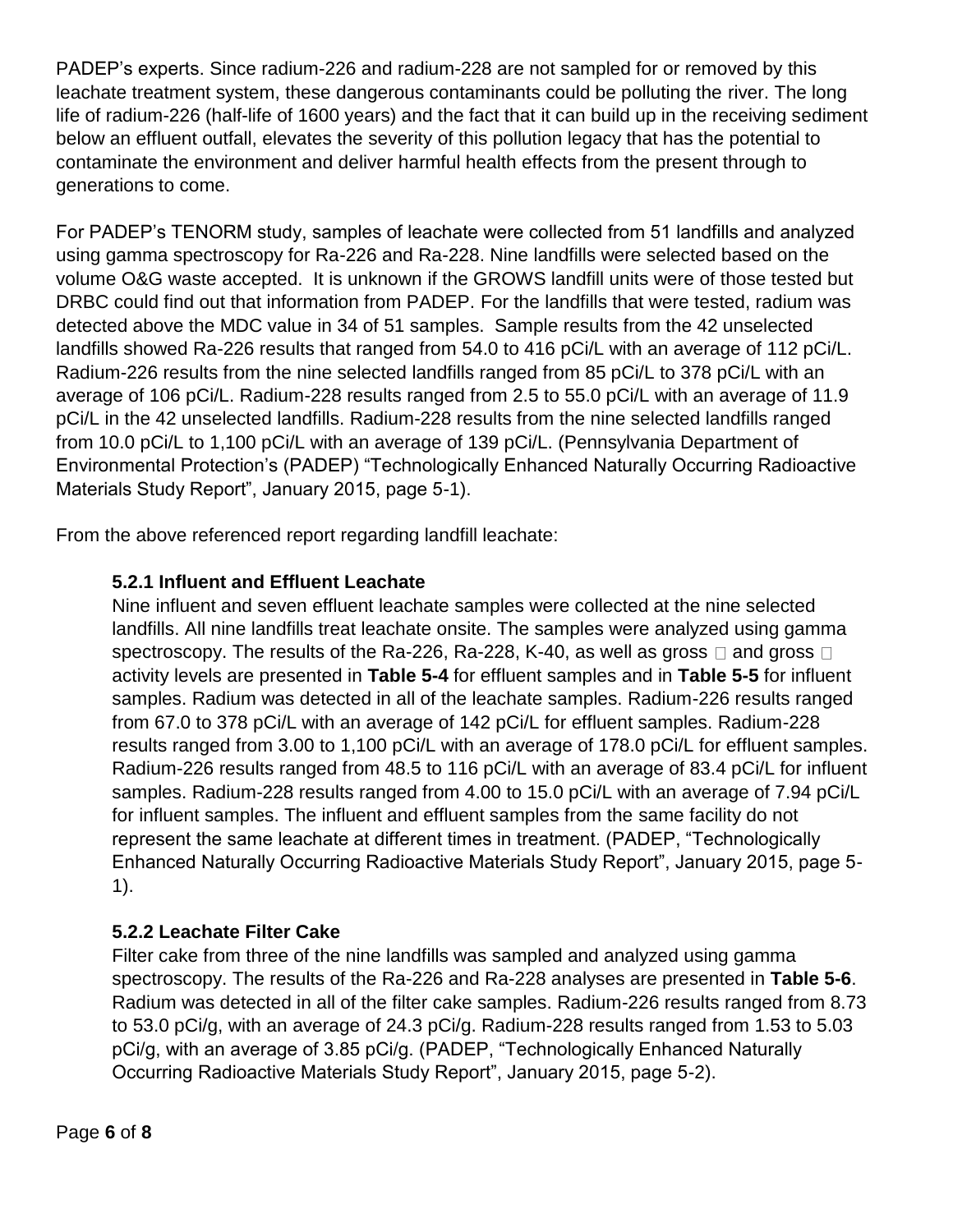#### **5.2.3 Effluent Discharge Sediment-Impacted Soil**

At three landfills that discharged effluent water to the environment, a sediment-impacted soil sample was collected at each of the three effluent outfalls. The gamma spectroscopy results are presented in **Table 5-7**. Radium was detected in all of the samples. Radium-226 results ranged from 2.82 to 4.46 pCi/g with an average of 3.57 pCi/g. Radium-228 results ranged from 0.979 to 2.53 pCi/g with an average of 1.65 pCi/g.

(PADEP, "Technologically Enhanced Naturally Occurring Radioactive Materials Study Report", January 2015, page 5-2).

DRN also points out that outside of gas drilling sources of radioactive materials, there are other known sources of radioactivity in sewage sludge and waste that could be imported to the subject landfill units and carried through to its leachate treatment plant. Sewage flowing into a POTW can include anthropogenic materials exempt from regulatory control, such as excreta from individuals undergoing medical diagnosis or therapy, and discharges of limited quantities of radioactive materials from some licensees of the U.S. Nuclear Regulatory Commission (NRC) and NRC Agreement State licensees.

Other sources of radioactive materials that may enter sewage collection systems include stormwater runoff, groundwater, surface water, residuals from drinking water treatment plants, and waste streams from certain industries (e.g., ceramics, electronics, optics, mining, petroleum, foundries, and pulp/paper mills). Some states have identified cases where radium from drinking water treatment residuals has been concentrated in sewage sludge. (U.S. Nuclear Regulatory Commission (2004), SCORS Assessment of Radioactivity in Sewage Sludge: Modeling to Assess Radiation Doses, Sewage Sludge Subcommittee. Retrieved from [http://www.iscors.org/pdf/FinalDoseModeling.pdf\)](http://www.iscors.org/pdf/FinalDoseModeling.pdf)

It is essential that the presence of radium be sampled and monitored for and that it be removed from effluent discharged to the Delaware River through permit requirements. DRN advocates that monitoring, reporting and treatment requirements for radium-226 and radium-228 be added to the parameters of this Docket.

In closing, the Docket states, "The nearest surface water intake of record for public water supply within a 5-mile tidal influence of the docket holder's LTP is located on the Delaware River approximately 3.3 River Miles away and is operated by the Lower Bucks County Joint Municipal Authority." DRN points out that there are water intakes downstream of the discharge of the landfill leachate treatment plant that are among the largest on the Delaware River. The intake at the Baxter Water Treatment Plant on the Delaware River supplies approximately 57% of the 546 million gallons of water per day that is consumed by the greater Philadelphia region (the rest of the water withdrawn for Philadelphia is from the Belmont and Queen Lane Plants on the Schuylkill River). The Philadelphia water system is vulnerable to this potential contamination and could already be exposed to unsafe levels of PFAS and radioactive substances from the ongoing point and nonpoint discharges from these landfill units, the Morrisville Sewage Treatment Plant and the leachate treatment plant that is the subject of this Docket. DRN urges the Commission to take action quickly to regulate these dangerous and toxic substances in this Docket.